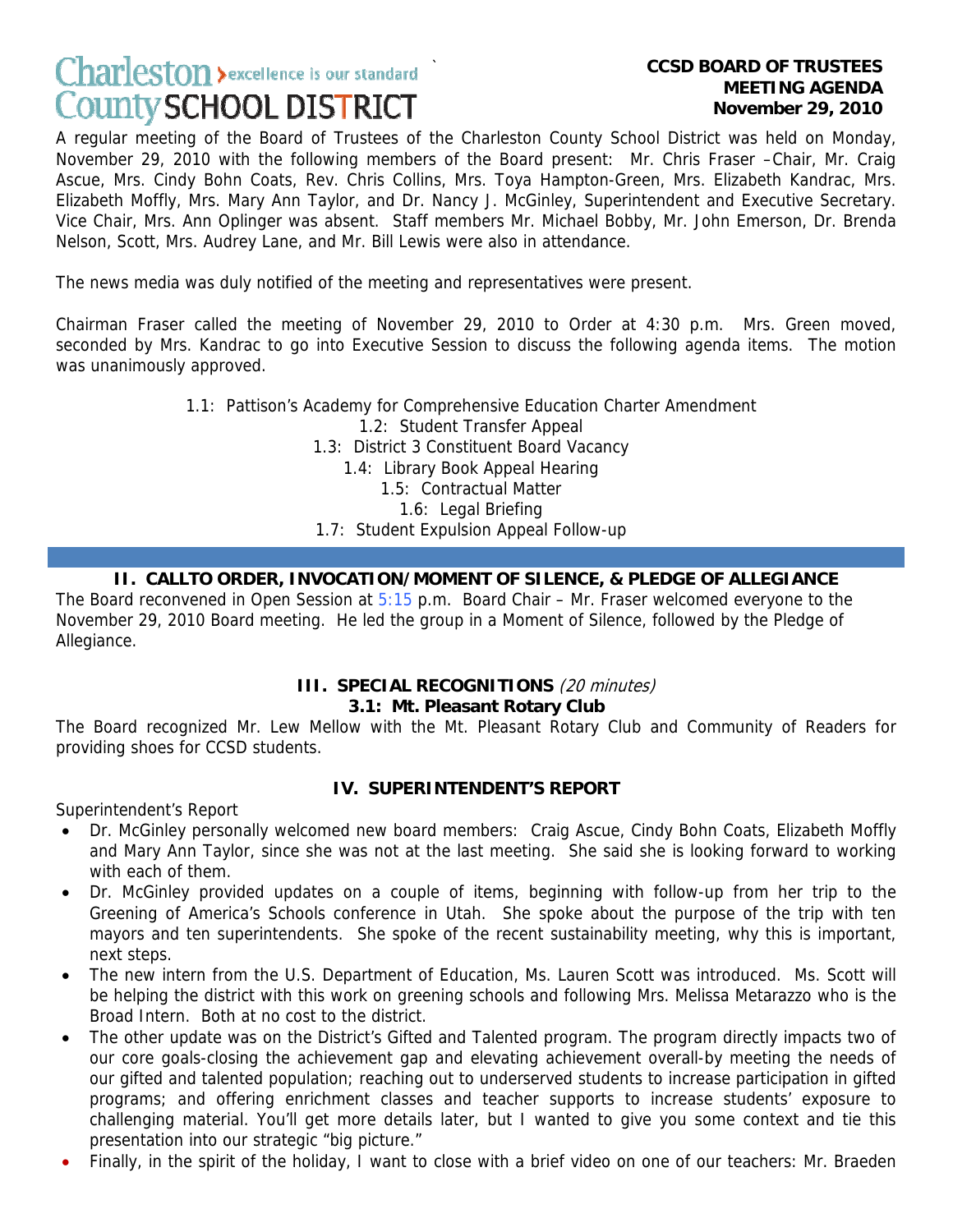("Bray-den") Kershner. I'm not sure if you saw this story, but it ran nationally on Thanksgiving, and it's a testament to our teachers' creativity and excellence…And a reminder of why I'm thankful and privileged to be CCSD's superintendent. Today's America clip on Mr. Kershner was shown. Afterwards, Mr. Braeden was recognized.

#### **V.VISITORS, PUBLIC COMMUNICATIONS (Not to exceed 30 minutes)**

- 1. Mr. Henry Copeland expressed concerns regarding Freedom of Information requests he submitted to the district.
- 2. Mr. Christopher Morgan, Ms. Fran Clasby, Mr. Ian Tomlinson, Ms. Michelle Smyth, Ms. Tanya Hanchon and Ms. Amanda Herring urged school to consider a Montessori Program during the redesign of James Simons.
- 3. Mr. Jack Richardson, the new Chairman of the Board at Gregg Mathis Charter, shared information with the Board on the new direction the school is taking with vocational and educational tracks.
- 4. Mr. Anthony Bryant addressed the Board regarding letters he sent to General Counsel.

# **VI.APPROVAL OF MINUTES/EXECUTIVE SESSION AGENDA ITEMS**

# **6.1: Open Session Minutes of November 8, 2010**

The Open Session Minutes of November 8, 2010 was approved unanimously with necessary corrections noted below:

- Mrs. Kandrac said regarding Page 6.1-1, item 1 that after receiving the majority vote, no votes were counted for the other four members who did not support the first vote in the Election of Officers. Also, Mrs. Kandrac said the chair mistakenly announced a 6-3 vote that only had five in favor and no votes were counted, four members did not vote one way or the other.
- Mrs. Taylor said she nominated Rev. Collins for chair; not Mrs. Kandrac.
- Mrs. Coats said she did not vote to approve minutes or financial minutes of October 25, 2010.
- Mr. Fraser noted the 8% tax cap should be 8% Bond cap on page 5.1.

# **6.2: Motions of Executive Session of November 29, 2010**

**1.1: Pattison 's Academy for Comprehensive Education Charter Amendment** – The Board approved the October 11, 2010 request to amend their charter application approved August 13, 2009 to read:

• PACE will serve children Kindergarten –  $8<sup>th</sup>$  grade and will increase each year by one grade level for 4 years to 12<sup>th</sup> grade or age 21 for children with disabilities. PACE will increase by 5 students for the 2<sup>nd</sup> year and determine growth moving forward as facility allows. The motion was approved 8-0.

**1.2: District 3 Constituent Vacancy**– The Board approved a motion denying three student transfer appeals due to lack of space. The motion was approved 8-0.

**1.3: District 3 Constituent Vacancy**– The Board approved a motion to appoint Mr. Warren Sloan to fill the District 3 Constituent Board vacancy. The motion was approved 8-0.

#### **1.4: Library Book Appeal**

The Board identified a date to hear the Library Book Appeal – Friday, December  $3^{rd}$  at 9:00 a.m.

**1.5: Contractual Matter -** The Board received a Legal Briefing in executive session. However, no action was taken.

**1.6: Student Expulsion Appeal -** The Board identified a date to hear a student appeal. However, no action was taken.

# **6.3:Financial Minutes of November 8, 2010**

Mrs. Green motioned, seconded by Rev. Collins, approval of the financial minutes of November 8, 2010. The motion was approved 8-0.

# **VII.MANAGEMENT REPORT(S)**

**7.1: Capital Projects Report –** The Board received the Capital Projects Report as information.

**7.2: September 2010 Interim Report on Special Revenue and EIA Funds –** The Board received the September 2010 Interim Report on Special Revenue and EIA Funds as information. Below is information from the PowerPoint presentation Mr. Bobby shared: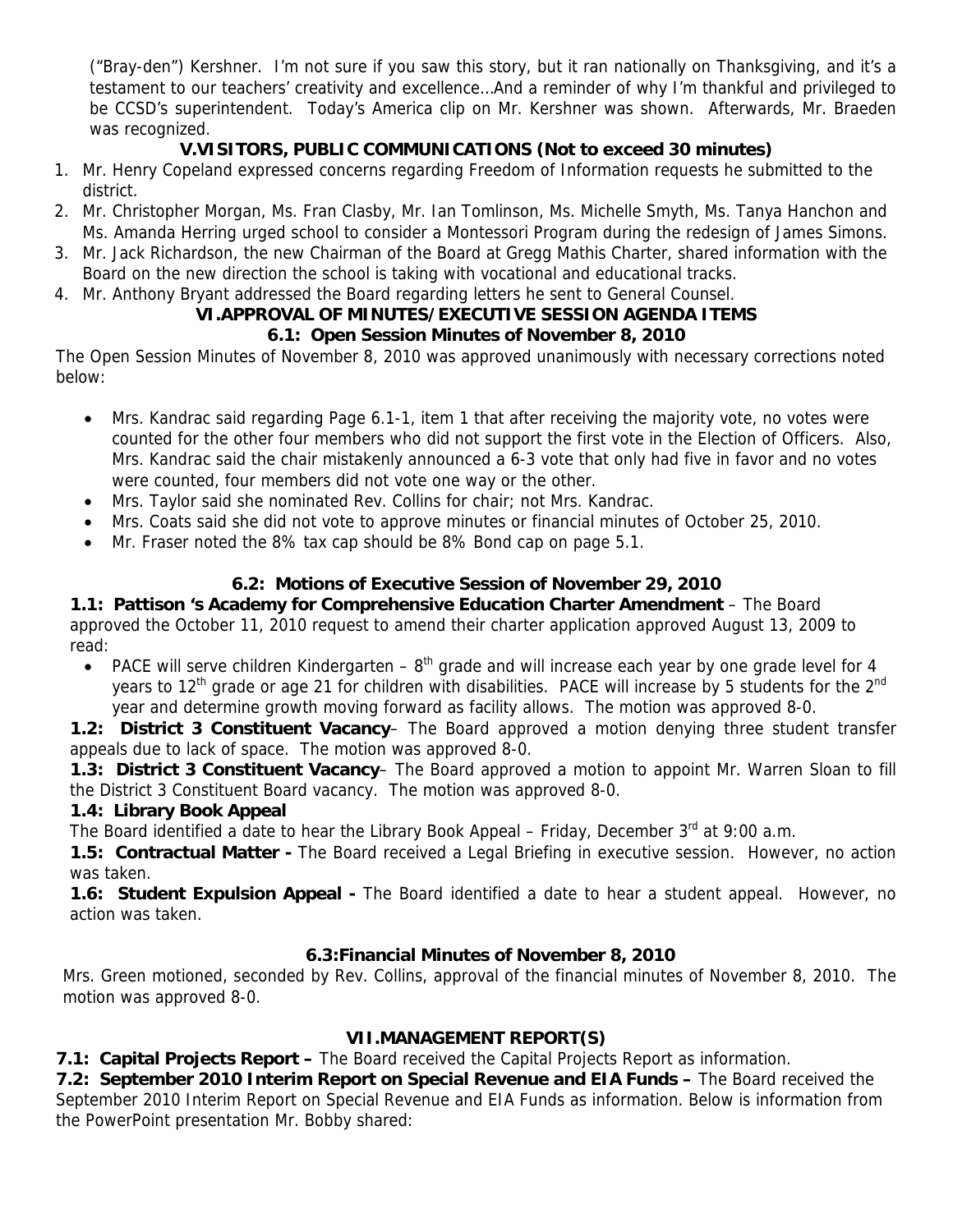| <b>Fiscal Year</b>                  | General<br><b>Operating</b> | <b>Special</b><br>Revenue | <b>EIA</b>   | Food<br><b>Service</b> | <b>Debt Service</b> | Total         |
|-------------------------------------|-----------------------------|---------------------------|--------------|------------------------|---------------------|---------------|
| <b>FY2008</b>                       | \$324,373,955               | \$56,215,458              | \$41,086,950 | \$20,908,636           | \$52,408,487        | \$494,993,486 |
| <b>FY2010</b>                       | \$306,426,843               | \$64,825,866              | \$30,051,689 | \$18,974,521           | \$89,000,166        | \$509,279,085 |
| <b>FY2009</b>                       | \$317,630,848               | \$49,312,667              | \$40,873,837 | \$19,996,399           | \$72,039,745        | \$499,853,496 |
| <b>FY2011</b><br>original<br>budget | \$329,548,266               | \$79,875,999              | \$26,560,434 | \$20,070,369           | \$78,892,418        | \$534,947,487 |
| FY 2012                             | <b>TBD</b>                  | TBD                       | <b>TBD</b>   | TBD                    | <b>TBD</b>          | TBD           |

Mr. Bobby reminded everyone that the Stimulus amount will go away soon. Therefore, the district would have to make significant decisions. He also mentioned other reductions forthcoming and said time will be allocated to illustrate these how these things work.

#### **VIII.CHARLESTON ACHIEVING EXCELLENCE UPDATE 8.1: Gifted & Talented**

Ms. Denise Zacherl and Ms. Karen Reed presented the following information:

#### **Program Goals**

- à **Increase in and improvement of services** for GT students, particularly special populations and needs such as highly gifted, minority gifted, low income gifted, twice-exceptional gifted, and socio-emotional needs
- à **Develop and/or increase knowledge base** and instructional competency of GT teachers and teachers of high ability students
- à Continue to **support** initiatives that promote increasing student access and preparation for taking **AP courses** and the viability of offering AP courses to all eligible students- regardless of location/demographics

# **Gifted and Talented: Needs**

Gifted and talented is only funded 56% for grades 3-12.

Middle schools need 9.9 more gifted and talented endorsed teachers.

High schools need 10 more gifted and talented endorsed teacher allocations.

Jacob's Ladder:

- intended to aid students in moving from basic concrete comprehension skills to more abstract, higher level, critical reading skills while using the same text as the basis for questions at each level.
- Curriculum that deliberately moves students from concrete to abstract thinking enhances reading comprehension skills and promotes greater reading growth.
- The design of Jacob's Ladder and the assessment records that accompany each reading selection allow teachers to determine individual students' strengths and weaknesses in each of the targeted skill areas. Teachers can then tailor the assignment of reading selections based on the areas in which students need additional work and/or those areas in which students are most likely to experience success.

# **National Data**

In A Nation Deceived, America's schools routinely avoid academic acceleration, the easiest and most effective way to help highly capable students. While the popular perception is that a child who skips a grade will be socially stunted, fifty years of research shows that moving bright students ahead often makes them happy. Acceleration means moving through the traditional curriculum at rates faster than typical. The 18 forms of acceleration include grade-skipping, early-entrance to school, and Advanced Placement (AP) courses. It is appropriate educational planning. It means matching the level and complexity of the curriculum with the readiness and motivation of the student.